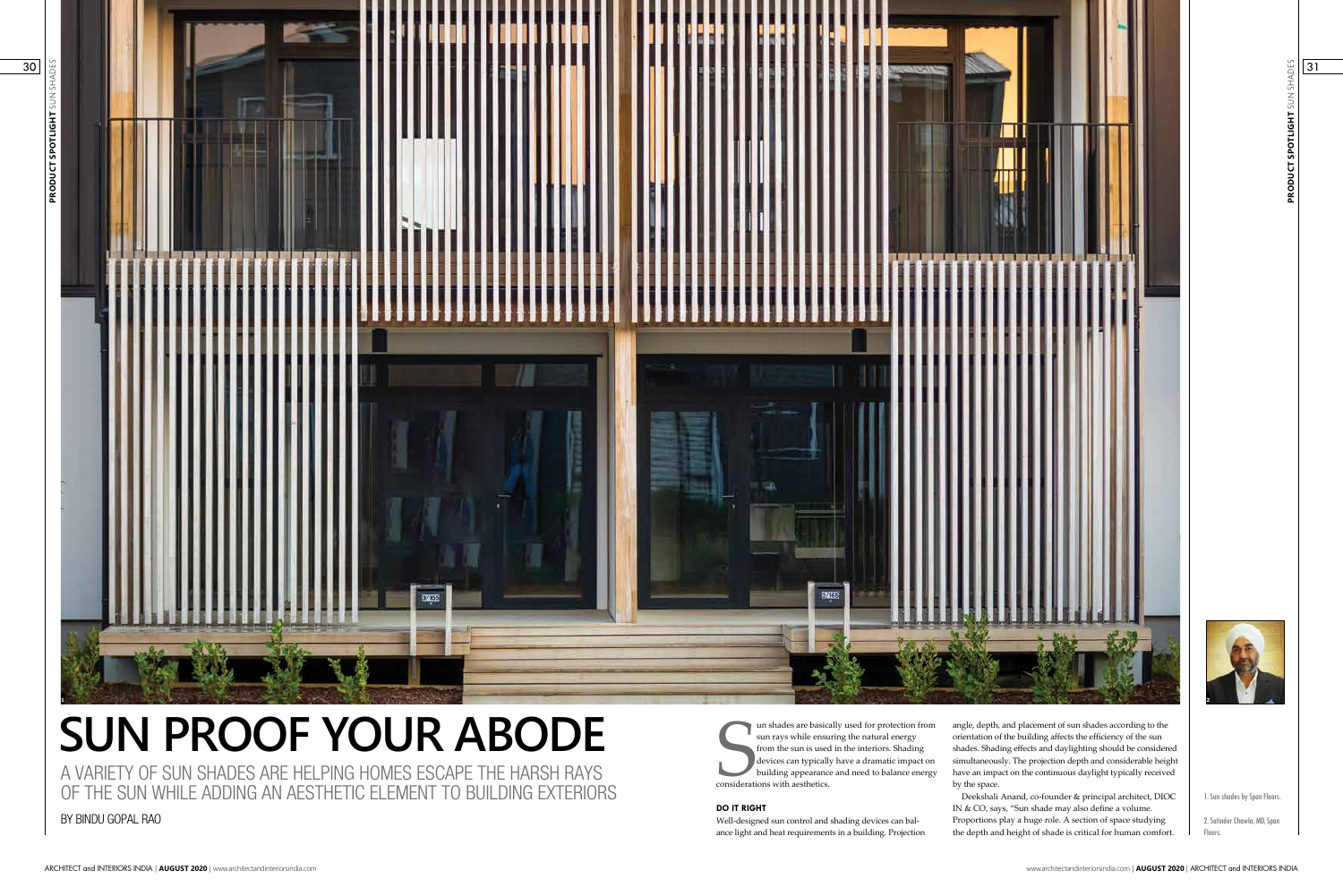are sun path analysis and wind loading patterns, which bring out the best in functionality and aesthetics in such a façade design," says Ashwani Khanna, AVP marketing, FunderMax India.



3. Storefront façade design of a furniture store in Delhi by DIOC IN & CO.

4. Deekshali Anand, cofounder & principal architect, DIOC IN & CO.

5. Ashwani Khanna, AVP marketing, FunderMax India.

6. Sunset streaks at Arogya Bhavan by FunderMax India.

7. Play of light and shadow with the louvers at Golconde House, Pondicherry, by DIOC IN & CO.



Hunter Douglas is one of the leading manufacturers of custom window coverings, which are engineered to improve the quality of life at home by providing privacy, noise and climate control, using automated blind operation. "We also have an industry first green product for new age green buildings called GreenScreen, which is a 100% PVCfree product and is recommended for use in all climate conscious green buildings. We also have a revolutionary PowerView automation option, which does not involve any electrical wiring, but the blinds can still be controlled by remote or through a smart phone or a tablet. Consumers also have an option of operating the blinds through voice activation when PowerView is integrated with smart home systems such as Amazon Alexa or Google Assistant," As far as building design is concerned, sun shades are always incorporated as per the style of design. According to the design of the building and the façade, a call is taken to incorporate one from the myriad options available such as vertical shading including fins or louvers, horizontal shading including awnings, or a combination of these. Prabhleen Singh Saggu, head of Architecture Division, Gulshan, says, "On southern elevations, cantilevered sun shades are effective; horizontal line sun shades are used on tall expanses of glass or on curtain walls; while vertical line sun shades are effective on east and west elevations." Neelima Ronanki, associate vice president (design), Housejoy, adds, "Designing a shade system is more complex than just providing horizontal projections. The building's

Blindly copying a sun shade design from anywhere and applying it will not bring quality of space. Blindly putting a glass structure is thankfully now regarded as an insult to responsible designing. With technological and digital advancements, we can stimulate the building's response to conditions and use before synthesising the structure; thus, giving way to new design processes for architecture and design practice. Fractal architecture and parametric architecture are making sun shades a part of building envelop design."





**PRODUCT MIX**



explains Venkatesh V, executive director, WCP Business – India, Hunter Douglas India.

## **DESIGN DETAILS**



tecture. Due to the increasing awareness of climate change and carbon footprint of buildings, most clients today prefer green-rated buildings with innovative design, be it an office or a residence.

"Technically, it is a double-skin façade system that consists of two skins placed in such a way that air flows in the intermediate cavity. The ventilation of the cavity can be natural or mechanical depending on the HVAC strategy. FunderMax sun shading systems are sustainable and specifically aimed at improving daylighting, glare mitigation and energy-efficiency, without compromising on occupant comfort. Some of the critical considerations

**PRODUCT SPOTLIGHT** SUN SHADES **PRODUCT SPOTLIGHT SUN** 













8. Hunter Douglas India helps reduce energy loss and save on heating and cooling costs to create more energyefficient and comfortable homes and offices.

9. The Grounds have Vulcan screening & sand decking as sun shades – made of Abodo wood – from Span Floors.

10. Venkatesh V, executive director, WCP Business – India, Hunter Douglas India.

11. Prabhleen Singh Saggu, head of Architecture Division, Gulshan.

12. Neelima Ronaki, associate VP (design), Housejoy.

13. Rimpy Pillania, an architect and interior designer.